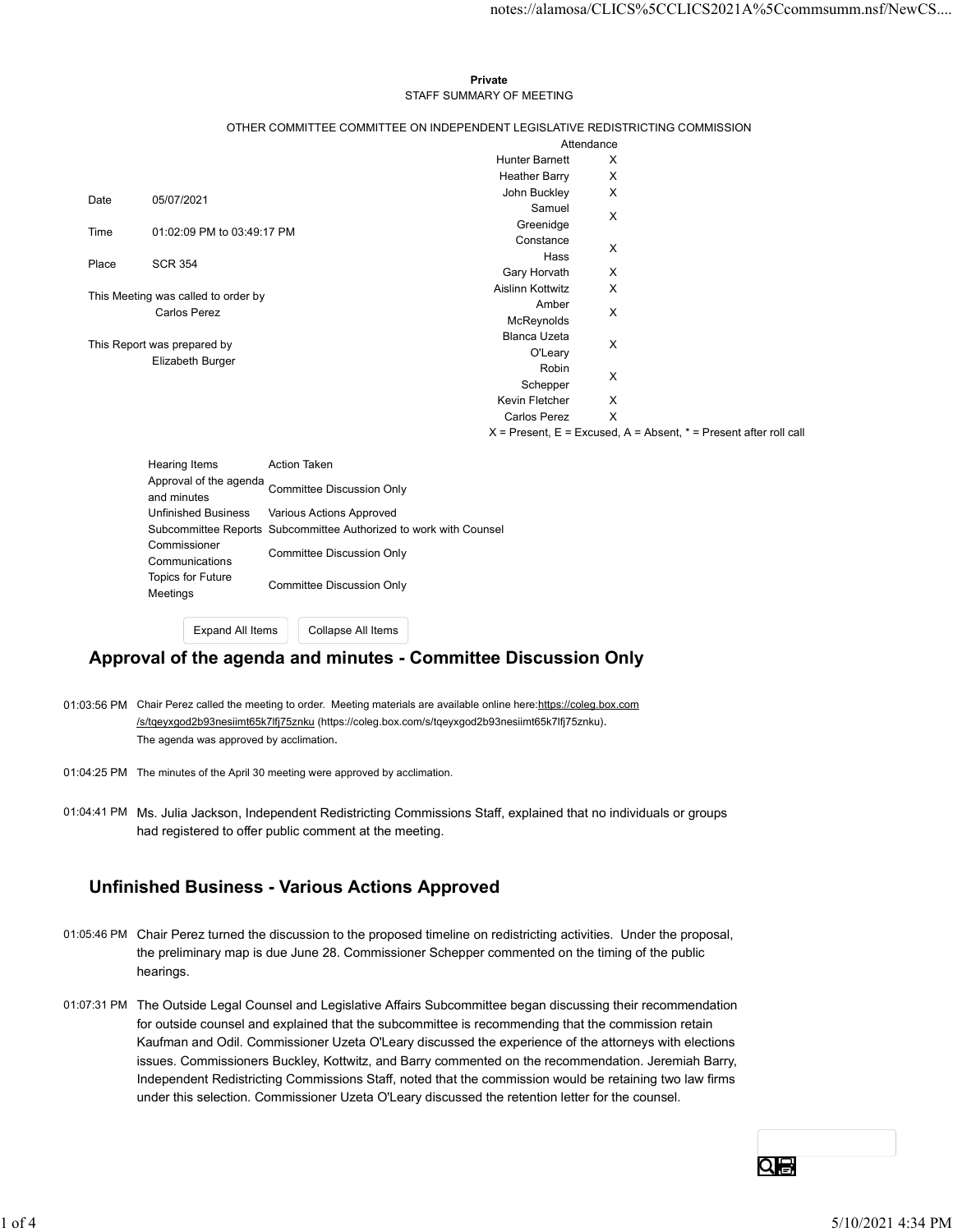|             |                             | notes://alamosa/CLICS%5CCLICS2021A%5                                   |
|-------------|-----------------------------|------------------------------------------------------------------------|
|             |                             |                                                                        |
| 01:24:19 PM | Motion<br>Moved<br>Seconded | Retain Kaufman and Odil (seconded by Kottwitz)<br>Blanca Uzeta O'Leary |
|             | Hunter<br><b>Barnett</b>    |                                                                        |
|             | Heather                     |                                                                        |
|             | Barry<br>John               |                                                                        |
|             | <b>Buckley</b>              |                                                                        |
|             | Samuel                      |                                                                        |
|             | Greenidge<br>Constance      |                                                                        |
|             | Hass                        |                                                                        |
|             | Gary                        |                                                                        |
|             | Horvath                     |                                                                        |
|             | Aislinn<br>Kottwitz         |                                                                        |
|             | Amber                       |                                                                        |
|             | McReynolds                  |                                                                        |
|             | Blanca                      |                                                                        |
|             | Uzeta                       |                                                                        |
|             | O'Leary                     |                                                                        |
|             | Robin                       |                                                                        |
|             | Schepper<br>Kevin           |                                                                        |
|             | Fletcher                    |                                                                        |
|             | Carlos                      |                                                                        |
|             | Perez                       |                                                                        |
|             |                             |                                                                        |

- 01:24:54 PM Chair Perez discussed the selection of alternative data sources to build maps. He explained that, together with Louis Pino, Independent Redistricting Commissions Staff, he had explored four different data sources to draw the preliminary maps. He explained that each set has postitives and negatives and there is no perfect data. He reviewed the difference between census blocks, block groups, and census tracts.
- 01:28:58 PM Chair Perez describedthe alternative datasets. Alternative dataset A, which includes data from the 2019 American Community Survey (ACS) and State Demographer's Office (SDO) data. The maps would be based on 2010 geospacial data, and the data would be to the block level. Alternative dataset A2 involves the use of 2020 geospacial data, but this data can not be loaded into the ESRI redistricting application, so the staff would have to use ArcGIS Pro. The commission discussed the process of loading data into the mapping software, and how that process has been affected by the census delay.
- 01:38:07 PM Alternative dataset B is sourced from 2019 ACS and SDO, and it would include tract level data. This option does not require ESRI to load any data. Alternative dataset C would use ESRI demographic projection data, which is down to the block level. Chair Perez said that the commission would have to purchase the product, and he is unsure about the confidence level in the data.
- 01:42:15 PM Chair Perez said that waiting until August 16 to use the legacy census data to draw the preliminary maps is not feasible. Jessika Shipley, Independent Redistricting Commissions Staff, commented on the timeframes to load data into the mapping software and for staff to draw maps. She discussed the differences between using the ArcGIS tool versus the Redistricting tool, and commented that the Redistricting tool makes it possible for members of the public to draw maps. Commissioner Horvath noted that the preliminary maps would be drawn on 2010 data, and Commissioner Perez commented on alternative dataset A. Mr. Pino commented on how the incorporation of address data may help increase confidence in the use of alternative dataset A. purchase the product, and he is unsure about the contidence level in the data.<br>
2014-215 PM Chair Persez said that waliting until August 16 to use the legacy constant adat to draw the preliminary maps<br>
is not feasible. Jes
	- 01:52:48 PM Mr. Pino commented on his methodology for using the data. Ms. Shipley noted that staff is recommending alternative dataset A and stated that the staff could deliver a preliminary map by June 28 using the methodology. Commissioner O'Leary asked how the approach would work with the federal Voting Rights Act requirements, and Mr. Pino responded.
	- 02:04:55 PM Chair Perez described the next steps, and stated that he would write a memo to staff directing them to use alternative dataset A to draw the preliminary map. Commissioner Horvath noted that the quantitative methods committee supports using alternative dataset A.

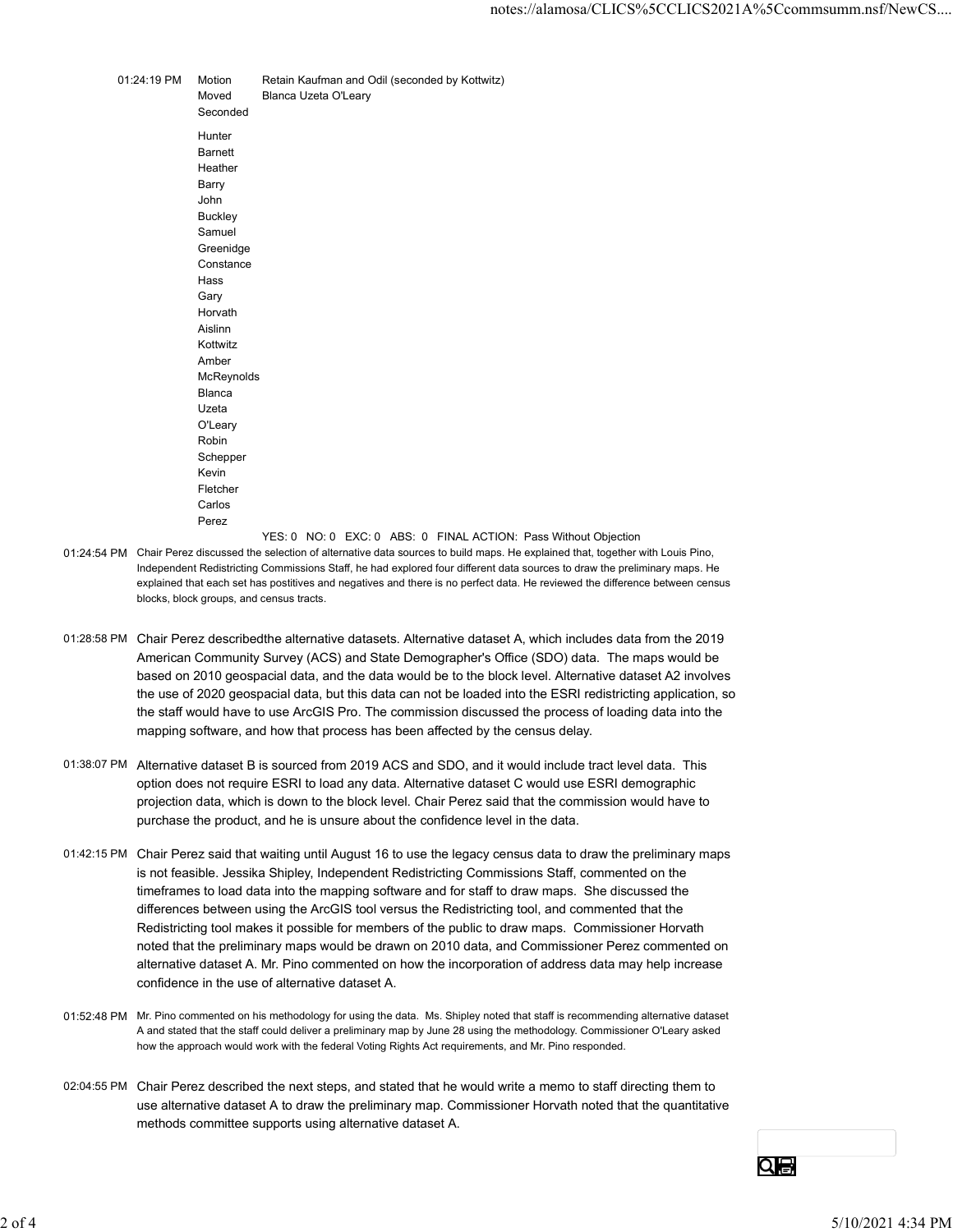|             |                                                                                                                                                                                                                                                                                | notes://alamosa/CLICS%5CCLICS2021A%5Ccc                                                       |
|-------------|--------------------------------------------------------------------------------------------------------------------------------------------------------------------------------------------------------------------------------------------------------------------------------|-----------------------------------------------------------------------------------------------|
|             |                                                                                                                                                                                                                                                                                |                                                                                               |
| 02:05:09 PM | Motion<br>Moved<br>Seconded                                                                                                                                                                                                                                                    | Use alternative dataset A to draw the preliminary map (second by Barnett)<br>Samuel Greenidge |
|             | Hunter<br><b>Barnett</b><br>Heather<br>Barry<br>John<br><b>Buckley</b><br>Samuel<br>Greenidge<br>Constance<br>Hass<br>Gary<br>Horvath<br>Aislinn<br>Kottwitz<br>Amber<br>McReynolds<br>Blanca<br>Uzeta<br>O'Leary<br>Robin<br>Schepper<br>Kevin<br>Fletcher<br>Carlos<br>Perez | YES: 0 NO: 0 EXC: 0 ABS: 0 FINAL ACTION: Pass Without Objection                               |

## Subcommittee Reports - Subcommittee Authorized to work with Counsel

- 02:05:43 PM The Outside Legal Counsel and Legislative Affairs Subcommittee asked for discussion related to Senate Bill 21-247 and the interrogatories submitted by the General Assembly to the Colorado Supreme Court. Commissioner Buckley expressed concerns regarding the General Assembly's actions. Mr. Barry asked how the commission's outside counsel will receive direction from the commission. He explained the timeline for filing briefs and arguments on the interrogatories.
- 02:11:39 PM Chair Perez discussed the language of Senate Bill 21-247 and the commission's position on the bill. Commissioner Buckley commented on the bill and said that the commission should not support the bill any longer. Chair Perez stated that because the interrogatories are before the Supreme Court, the commission could take a position on the bill at a later date. Commissioner Kottwitz asked about the possibility of the legislature passing a resolution, and Mr. Barry clarified the process. Commission discussion continued.
- 02:27:55 PM Commissioner Kottwitz returned to the discussion about whether the Outside Legal Counsel and Legislative Affairs Subcommittee and Chair Perez are authorized to make decisions with outside counsel on behalf of the full commission. Mr. Barry shared the language of the interrogatories and discussed the issues involved.
- 02:38:25 PM The committee discussed other avenues to submit interrogatories to the Colorado Supreme Court. Mr. Barry returned to a discussion of how to to give direction to the commission's outside counsel regarding briefs and oral arguments on the interrogatories. The commission added Commissioner Fletcher to as a member of the Outside Legal Counsel and Legislative Affairs Subcommittee. discussion continued.<br>
2227:55 PM Commissioner Kottwatz returned to the discussion about whether the Outside Legal Coursel and<br>
2438:25 PM Legislative Affairs Subcommittee and Chair Perez are authorized to make decisions w